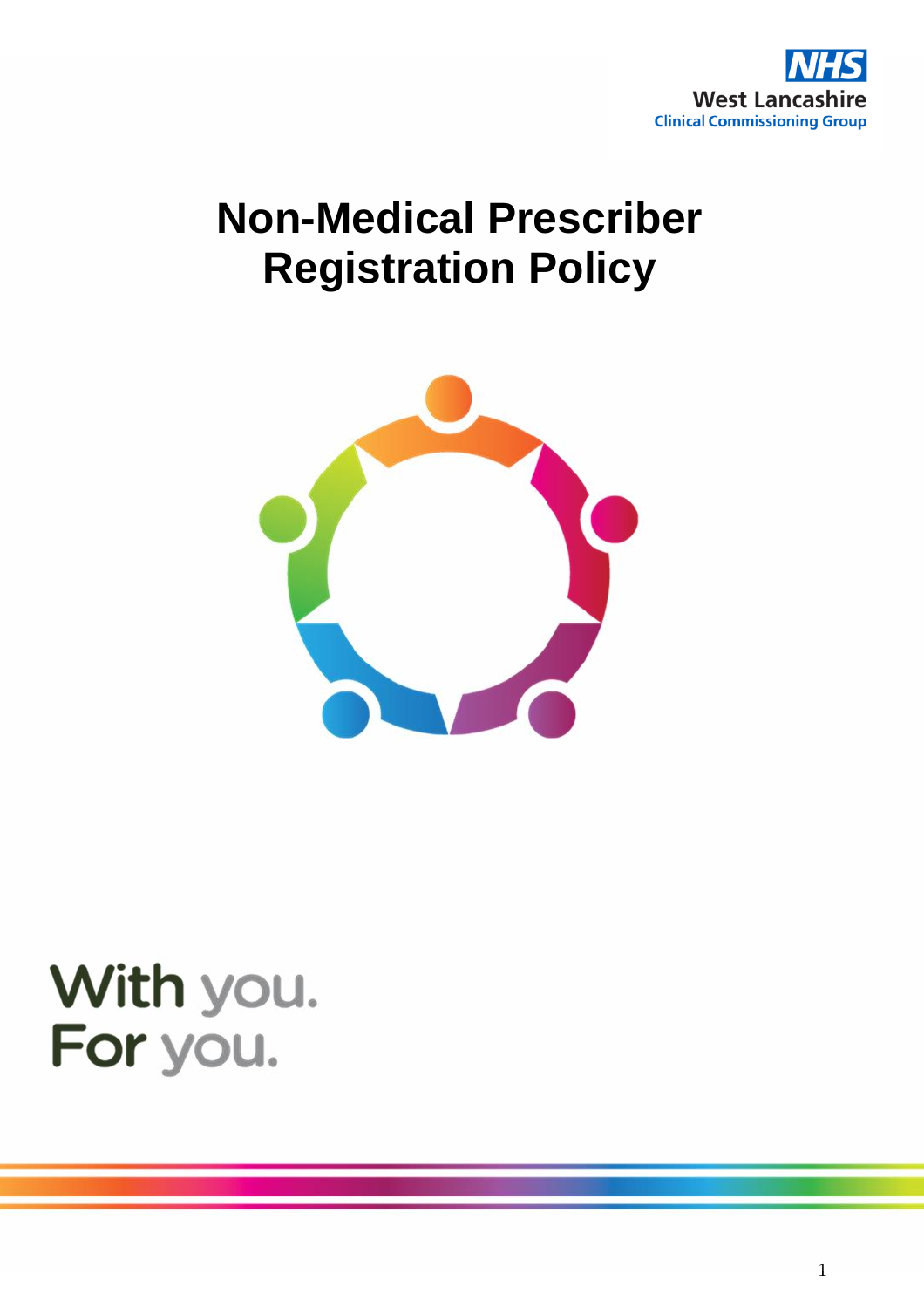| <b>VERSION</b>              | V <sub>2</sub>                                                                                  |  |  |  |  |  |
|-----------------------------|-------------------------------------------------------------------------------------------------|--|--|--|--|--|
| <b>APPROVING</b>            | Clinical Executive Committee $-19th$ April 2022 – reviewed and no amendments                    |  |  |  |  |  |
| <b>COMMITTEE &amp; DATE</b> | required.                                                                                       |  |  |  |  |  |
|                             | 1. Introduction – inclusion of other healthcare prescribing professionals                       |  |  |  |  |  |
|                             | 2. Scope – inclusion of other healthcare prescribing professionals                              |  |  |  |  |  |
|                             | 3. Definitions updated definitions of independent, supplementary and community prescribers      |  |  |  |  |  |
|                             | 4. Regulatory bodies – updated to reflect the regulatory bodies                                 |  |  |  |  |  |
|                             | 4.1. The responsibility of the employer/line manager will be responsible for ensuring that:     |  |  |  |  |  |
|                             | 4.2. The responsibility of the clinical supervisor/mentor                                       |  |  |  |  |  |
|                             | 4.3. The responsibility of the non-medical prescriber                                           |  |  |  |  |  |
|                             | 4.4. The responsibility of the CCG                                                              |  |  |  |  |  |
|                             | 5.1 updated contact details                                                                     |  |  |  |  |  |
|                             | 5.2 Addition - numeracy test                                                                    |  |  |  |  |  |
|                             | 5.3 Addition - funding                                                                          |  |  |  |  |  |
|                             | 6.2 and 6.3 to also include GP federation and community services                                |  |  |  |  |  |
|                             | 6.6 addition governance and prescription monitoring                                             |  |  |  |  |  |
|                             | NMP approval to practice/annual declaration form updated prescribing professionals              |  |  |  |  |  |
|                             | 7.0 Adverse Drug Reaction Reporting                                                             |  |  |  |  |  |
|                             | 8.0 Clinical Supervision and Continued Professional Development                                 |  |  |  |  |  |
|                             | Non-Medical Prescribers - Approval to Practice form/Annual Declaration - include other relevant |  |  |  |  |  |
|                             | professionals                                                                                   |  |  |  |  |  |
|                             |                                                                                                 |  |  |  |  |  |
| <b>REVIEW DUE DATE</b>      | <b>March 2023</b>                                                                               |  |  |  |  |  |
|                             |                                                                                                 |  |  |  |  |  |
|                             |                                                                                                 |  |  |  |  |  |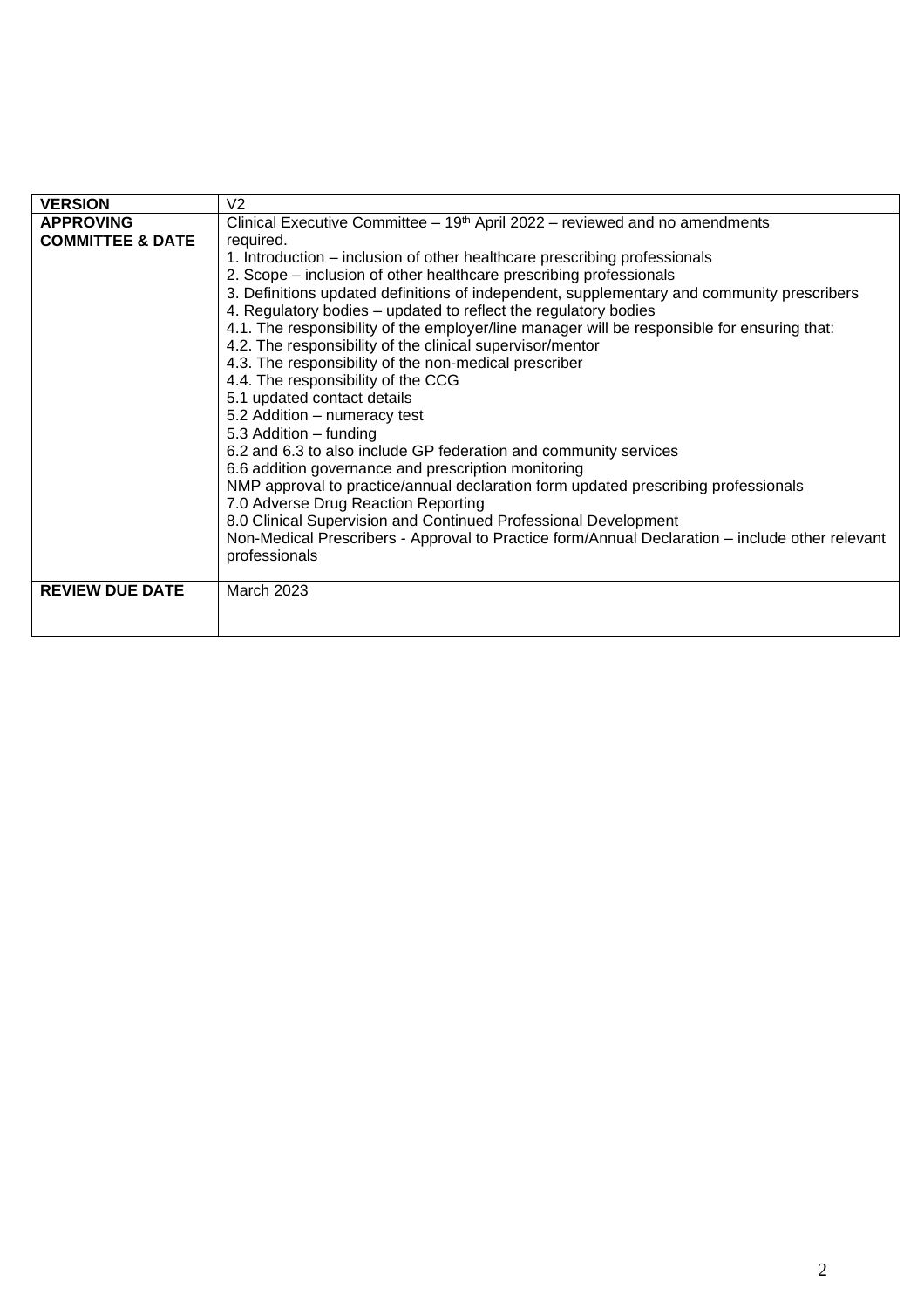#### **1. Introduction**

Non-medical prescribing is prescribing by specially trained nurses, optometrists, pharmacists, physiotherapists, podiatrists, and radiographers working within their clinical competence as either independent or supplementary prescribers.

Under current legislation nurses, pharmacists, optometrists, physiotherapists and podiatrists, chiropodists, paramedics, and dieticians can all undertake a qualification to allow them to become independent and/or supplementary prescribers. Nurses can also train to become community practitioner nurse prescribers.

#### **Purpose**

The purpose of this document is to set out the principles on which non-medical prescribing is based and ensure that:

- Professional and statutory obligations are met.
- Prescribing benefits patient care by improving access to medicines.
- Robust standards are in place for non-medical prescribing.
- There is clarification on accountability and responsibility.
- There is a framework and guidance under which potential applicants can determine eligibility to undertake an approved prescribing programme.
- The prescribing practice is compatible with the service development plans of West Lancashire Clinical Commissioning Group (WLCCG) and is an appropriate extension of a practitioner's role.
- All non-medical prescribers are appropriately qualified for their role.
- All non-medical prescribers work within national guidelines and local formularies (including the National Institute for Health and Care Excellence (NICE) and Lancashire and South Cumbria Medicines Management Groups.
- All non-medical prescribers are supported in their role and access continuing professional development.

#### **2. Scope**

The department of Health specify which registered professionals can become nonmedical prescribers. At present the included professionals are:

#### **Independent and supplementary prescribers**

- Nurses/Midwives
- Pharmacists
- Physiotherapists
- Podiatrist
- Paramedics
- Optometrists
- Therapeutic Radiographers

#### **Supplementary prescribers only**

- Diagnostic Radiographers
- Dieticians

#### **Community Practitioner Prescribers**

• Nurses (Health Visitors and District Nurses)

#### **3. Definitions**

Three types of non-medical prescribing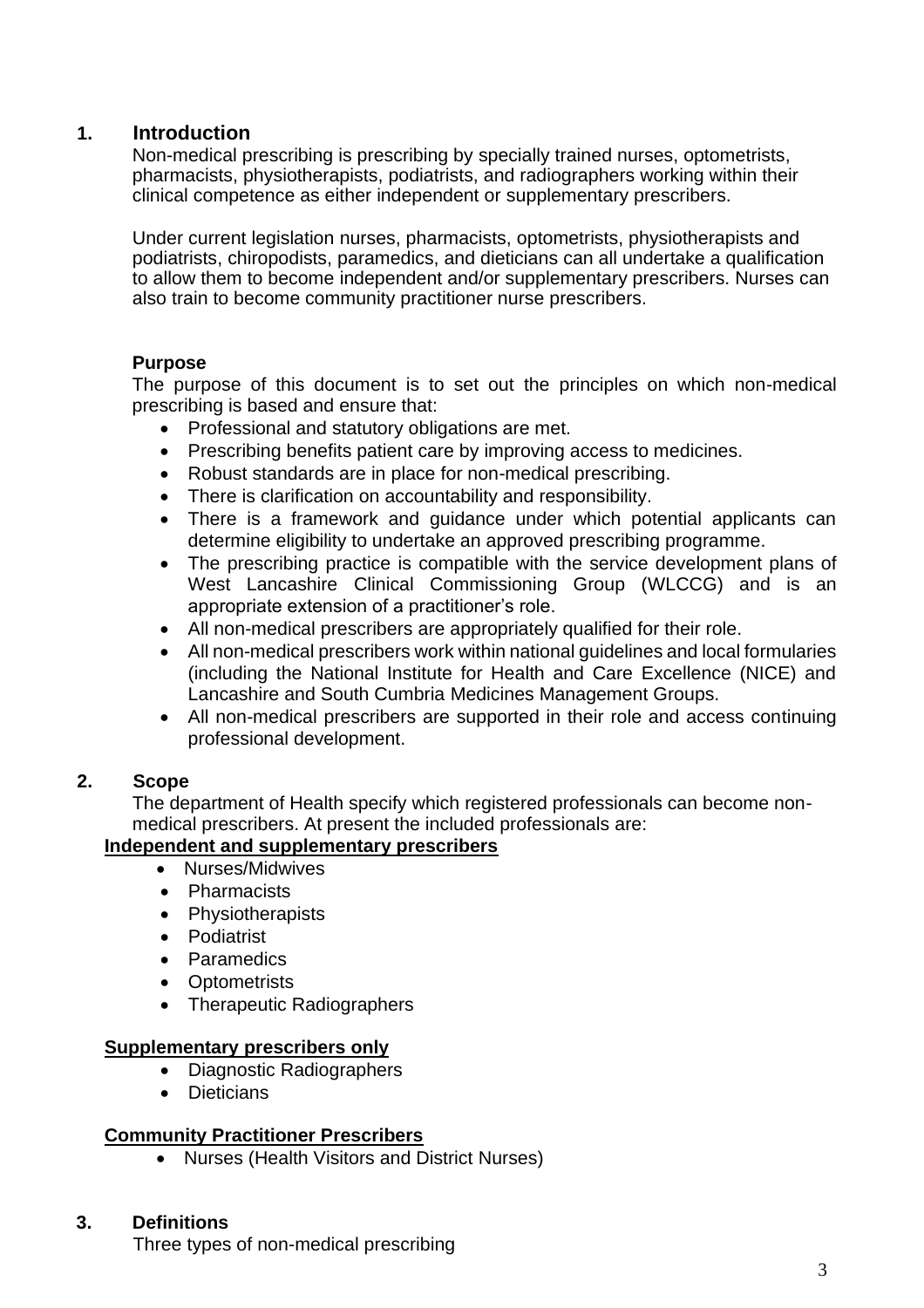#### **Independent prescribing**

Independent prescribers are responsible and accountable for the assessment of patients with undiagnosed and diagnosed conditions and for decisions about the clinical management required, including prescribing. Nurse and pharmacist independent prescribers are able to prescribe any medicine for any medical condition within their competence, including any controlled drug in Schedule 2, 3, 4 or 5 of the MDR 2002 Regulations, as amended.

Chiropodist / podiatrist and physiotherapist independent prescribers may prescribe from a limited list of controlled drugs for the treatment of organic disease or injury.

Chiropodist/podiatrist independent prescribers can prescribe the following controlled drugs to be administered by the specified method

- Diazepam by oral administration
- Dihydrocodeine by oral administration
- Lorazepam by oral administration
- Temazepam by oral administration

Physiotherapist Independent prescribers can prescribe the following controlled drugs to be administered by the specified method

- Diazepam by oral administration
- Dihydrocodeine by oral administration
- Fentanyl by transdermal administration
- Lorazepam by oral administration
- Morphine by oral administration or by injection
- Oxycodone by oral administration
- Temazepam by oral administration

#### **Supplementary prescribing**

Supplementary prescribers may prescribe any medicine (including controlled drugs), within the framework of a patient-specific clinical management plan (CMP), which has been agreed with a doctor. It is a legal requirement for a CMP to be in place before supplementary prescribing can begin.

Nurses and pharmacists may train and register as a supplementary prescriber

#### **Prescribing by Community Practitioners from the Nurse Prescribers' Formulary for Community Practitioners (also known asV100 and V150)**

Community practitioners, formerly known as District Nurses and Health Visitors, are able to prescribe independently from a limited formulary comprising a limited range of medicines, dressings and appliances suitable for use in community settings. The Nurse Prescribers' Formulary for Community Practitioners can be found in the British National Formulary (BNF).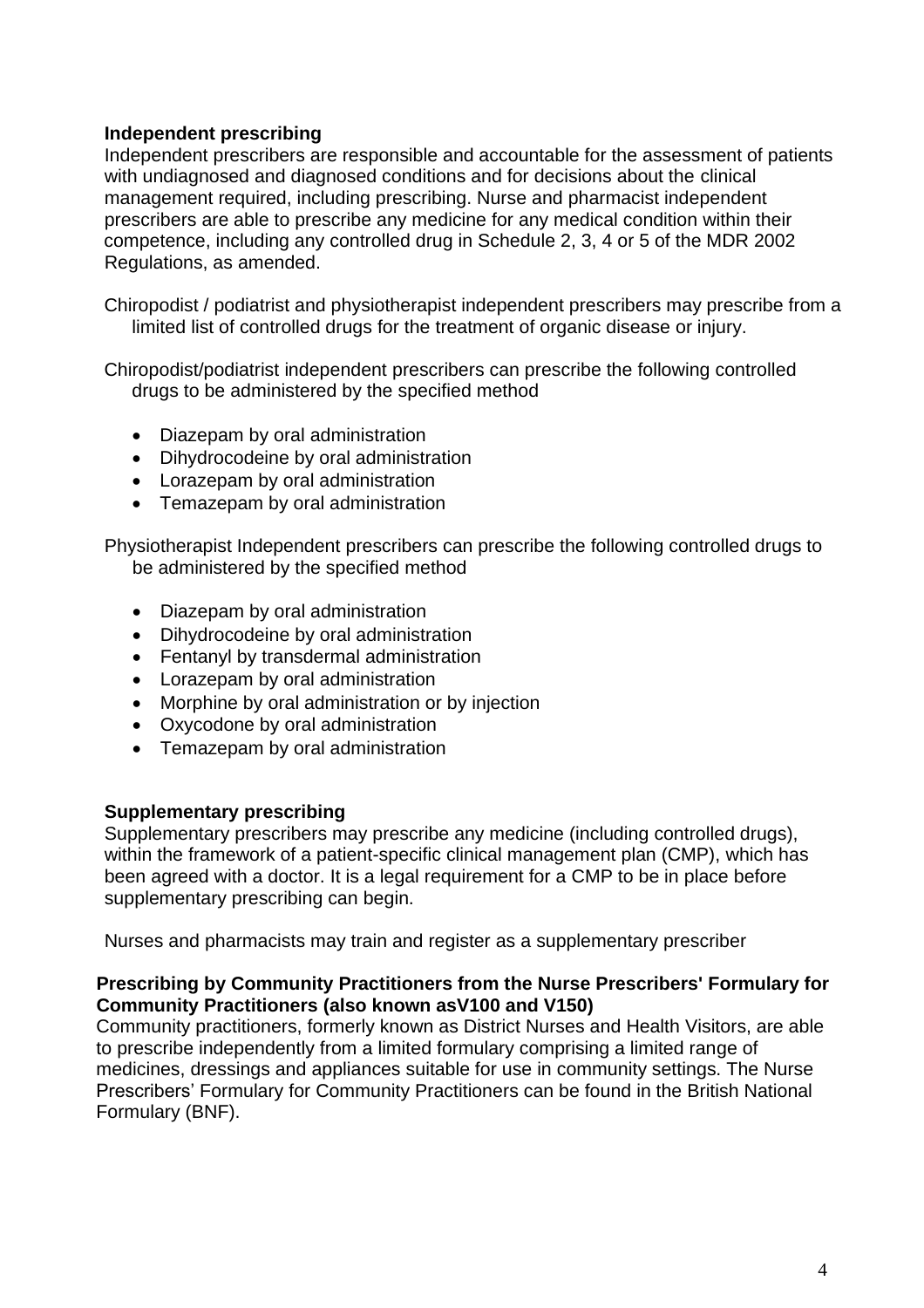# **4. Regulatory Bodies**

- The Nursing and Midwifery Council (NMC) regulate nurses and midwives
- The General Pharmaceutical Council (GPhC) regulates pharmacists and pharmaceutical technicians
- The General Optical Council regulates optometrists.
- The Health & Care Professions Council (HCPC) regulates dieticians, paramedics, and physiotherapists

#### **4.1 The employer/line manager will be responsible for ensuring that:**

- The practice will obtain and provide prescription pads (if appropriate) for the non-medical prescriber
- The practice will ensure non-medical prescriber has access to the practice prescribing budget.
- The employer will ensure the non-medical prescriber has an up-to-date enhanced DBS certificate, which meets the organisation's requirements eg the GP practice, Health Centre etc the nonmedical prescriber is working in.
- The Employer will ensure the non-medical prescriber has appropriate supervision to support them to prescribe independently.
- The employer will ensure the non-medical prescriber's job description has been altered to clearly identify their scope to practice as a non-medical prescriber. The organisation (eg GP practice, health centre etc) the nonmedical prescriber is working in will ensure the job description reflects the role the non-medical prescriber is undertaking.
- The organisation (GP practice, Health Centre etc.) has appropriate procedures and systems in place to ensure, as far as practicable, that all prescription stationery is properly protected, secured, and managed, in line with NHS Counter Fraud Authority (NHSCFA) policy on 'Management and Control of Prescription forms'
- The non-medical prescriber is authorised and set up on the electronic prescribing system (EMIS) when they start with the organisation (GP practice, Health Centre etc.) and removed off the system when they leave the organisation.
- The employer will ensure that appropriate pre-employment checks are undertaken (if a non-medical prescriber is through an agency or federation, it is the responsibility of the GP practice to ensure the agency has carried out the pre-employment checks).
- The employer will ensure the non-medical prescriber is registered with their relevant professional body and has a license to practice and prescribe. The organisation (GP practice, Health Centre etc.) is aware if the non-medical prescriber has any restrictions on their practice and that they will be able to work within these restrictions.
- The employer will allocate time to undertake quarterly supervision with the nonmedical prescriber.
- The employer will allocate time to undertake an audit quarterly on NMC prescribing within the GP practice, Health Centre or Federation.
- The employer will allocate time to maintain CPD as a non-medical prescriber.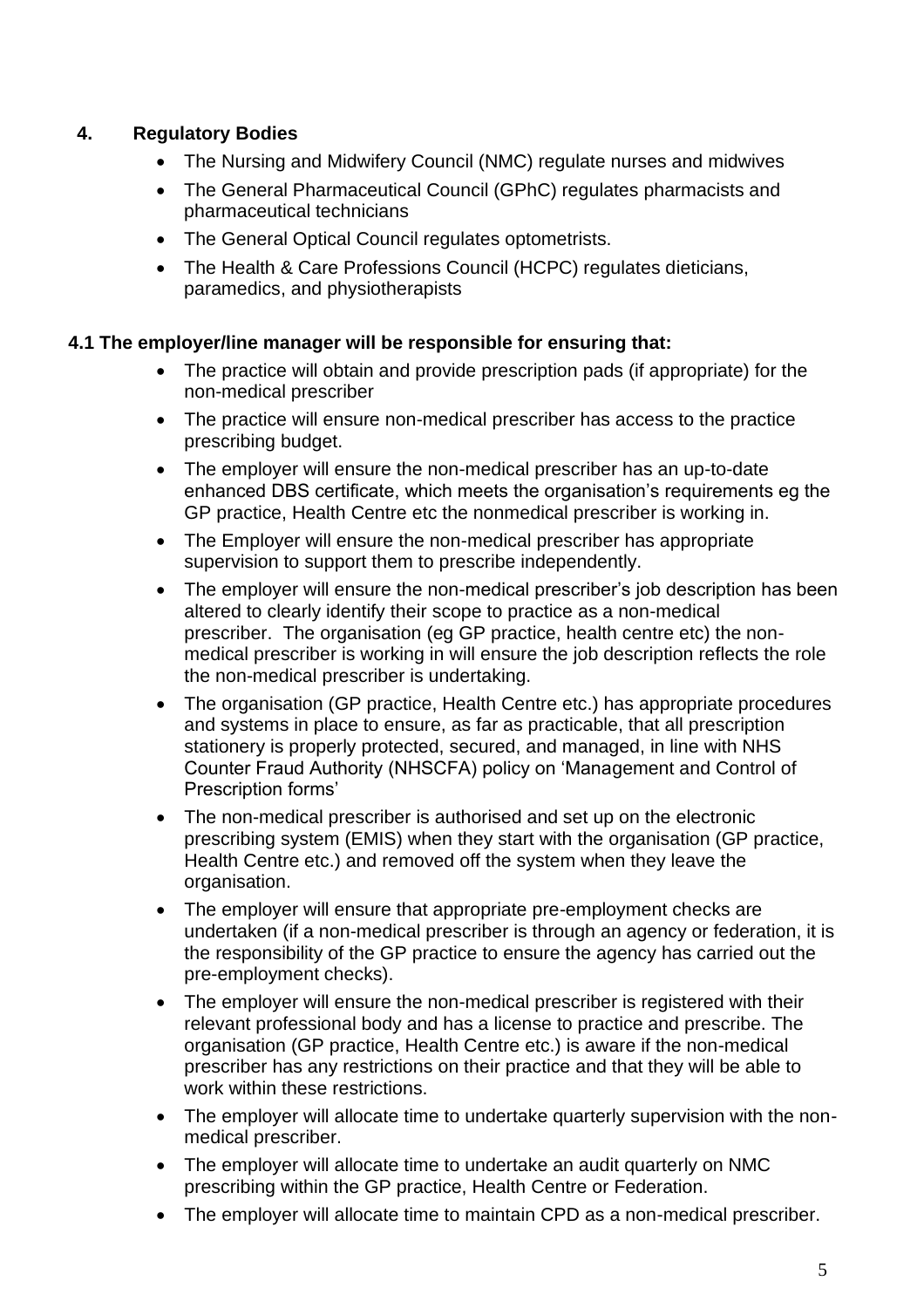#### **4.2 The clinical supervisor/mentor**

- Takes responsibility for the oversight of the non-medical prescriber's prescribing competencies.
- Ensures the non-medical prescriber only works within their agreed scope of practice.
- Provide ongoing support and mentorship to ensure safe prescribing practice and undertake annual appraisal of prescribing activity to ensure adherence to local and national guidance.
- Actively monitors prescribing competencies and the non-medical prescriber's continued professional development (CPD) portfolio at agreed intervals (minimum once a year). This should be more frequent for new non-medical prescribers, which should be monitored every quarter for the first year. The monitoring interval should be agreed with the non-medical prescriber and should be dependent on their needs and further learning and development they may be undertaking to expand their area of practice and competence. Discuss and agree areas of practice and competence with the non-medical prescriber. This should include clinical audit and case reviews.
- Support the process of demonstration to the CCG of continued competence for the non-medical prescriber to prescribe by signing the **annual declaration form.**

#### **4.3 The non-medical prescriber will:**

- Ensure they comply with CCG governance processes for non-medical prescribing.
- Adhere to the CCG Non-Medical Prescribing policy, local/national guidelines, and their professional code of conduct.
- Remain up to date on therapeutics in their field of prescribing practice, and to changes to national and local prescribing guidelines.
- Take full responsibility and accountability for clinical assessments undertaken and the management of patients and their prescribing decisions.
- Only prescribe medicines (including controlled drugs), within their competence and agreed formulary / framework of a patient specific clinical management plan.
- Monitor and review patient progress and response to treatment and take action accordingly.
- Ensure their professional registration is current and active, with their nonmedical prescribing role registered with their professional body.
- Ensure their role as a prescriber is clearly stated in their job description.
- Ensure they provide evidence-based, safe, cost-effective prescribing to their patients at all times, which is patient centered and responds to the patient's needs.
- Keep accurate, legible, unambiguous and contemporaneous records of a patient's care, which identifies them as the non-medical prescriber, including details of all prescriptions issued.
- Ensure patients understand their rights in relation to non-medical prescribing (patients have the right to refuse treatment/prescribing from a non-medical prescriber).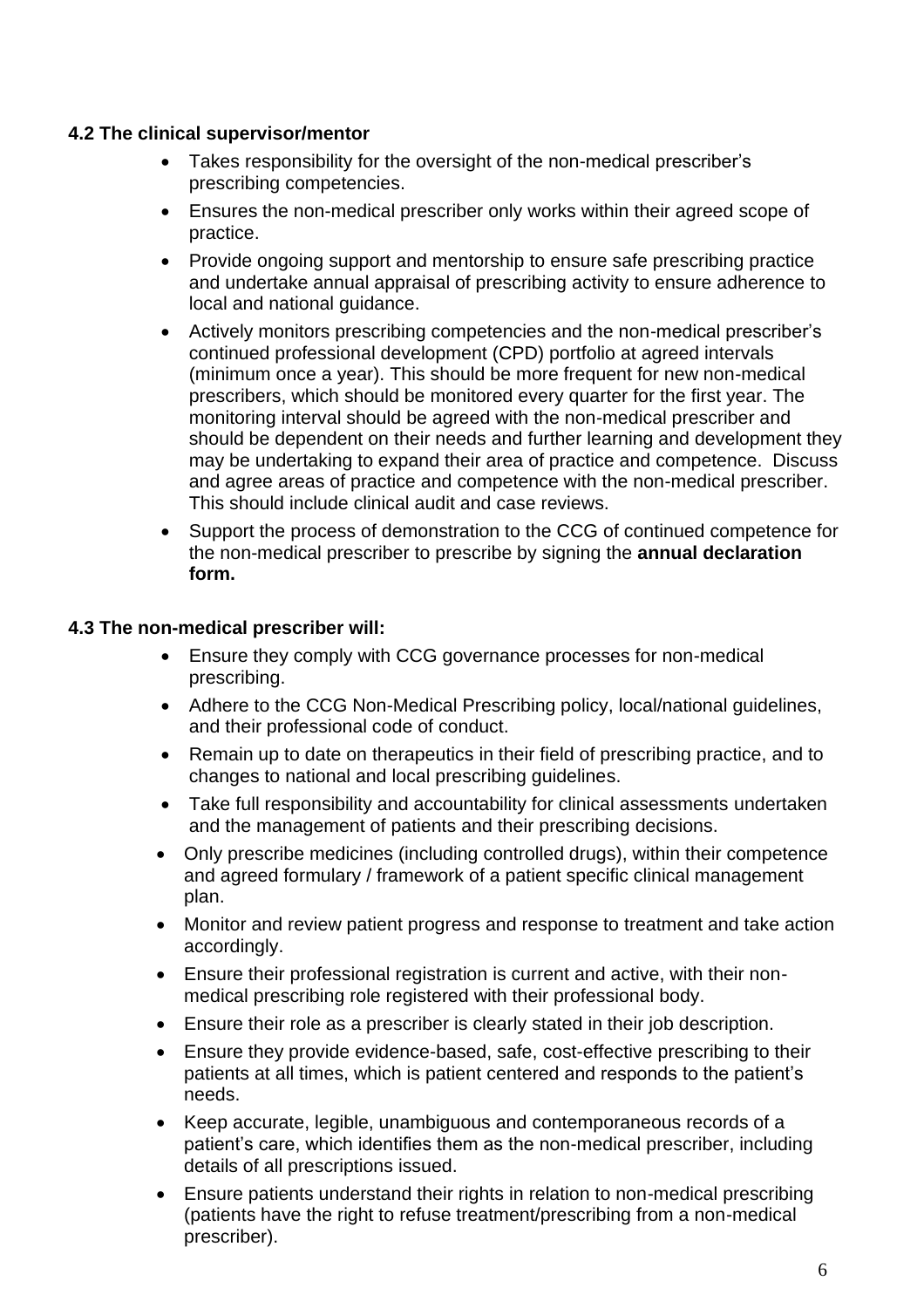- Liaise with other healthcare providers, as appropriate, in accordance with service policies; ensuring patients are referred to other healthcare professionals when necessary.
- Ensure that prescriptions are written legibly, legally and in accordance with the BNF 'prescription writing' requirements.
- Ensure they comply with the organisation's (GP practice, Health Centre etc.) procedures, systems, processes and security on prescription stationary.
- Ensure they engage in appropriate CPD, supervision and submit evidence of their ongoing competence to prescribe when requested.
- Report all patient safety incidents in accordance with their organisation's (GP practice, Health Centre etc.) Significant Event Analysis policy.
- Ensure that they have access to (and use) the current version of the BNF/BNF for children/NPF, as appropriate.
- Cooperate with any investigations into their prescribing practice.
- Maintain a personal formulary that is up to date, if acting as an independent non-medical prescriber.
- Never write a prescription for themselves, friends, or family members
- Only prescribe for patients directly under their care in their normal working practice.
- Must Not routinely sign repeat prescriptions, unless the repeat prescriptions are for patients who are under their care and are for drugs which are listed in their personal formulary. This equally applies to prescribing across the secondary and primary care interface. The legal responsibility for prescribing in this scenario lies with the clinician who signs the prescription. **[Non-medical prescribers must be aware by signing repeat prescriptions they do so in the knowledge that they are responsible as the signatory of the prescription and are accountable for their practice].**
- Must Not administer a medication that they have prescribed. Prescribing and administration should remain separate activities. If this is not possible a second practitioner, who is authorised to administer the medication should provide a second check.
- Ensure they maintain an up to date portfolio, documenting clearly the hours of continuing professional development completed and any associated certificates.
- Ensure they review their prescribing data quarterly.

#### **4.4 CCG are responsible for:**

- Ensuring there is an up-to-date register/database of non-medical prescribers working within WLCCG. [Details of all non-medical prescribers must be retained on the register for six years after the prescriber ceases working for the practice].
- Carry out a biannual check of non-medical prescribers employed by GP practices across WLCCG.
- Processing Health Education England (HEE) / Service Level Agreement (SLA) applications for the non-medical prescribing course, including nomination for numeracy assessment.
- Notifying, via email, all non-medical prescribers with their quarterly prescribing data, for them to review with their clinical mentor/supervisor or other medical practitioner.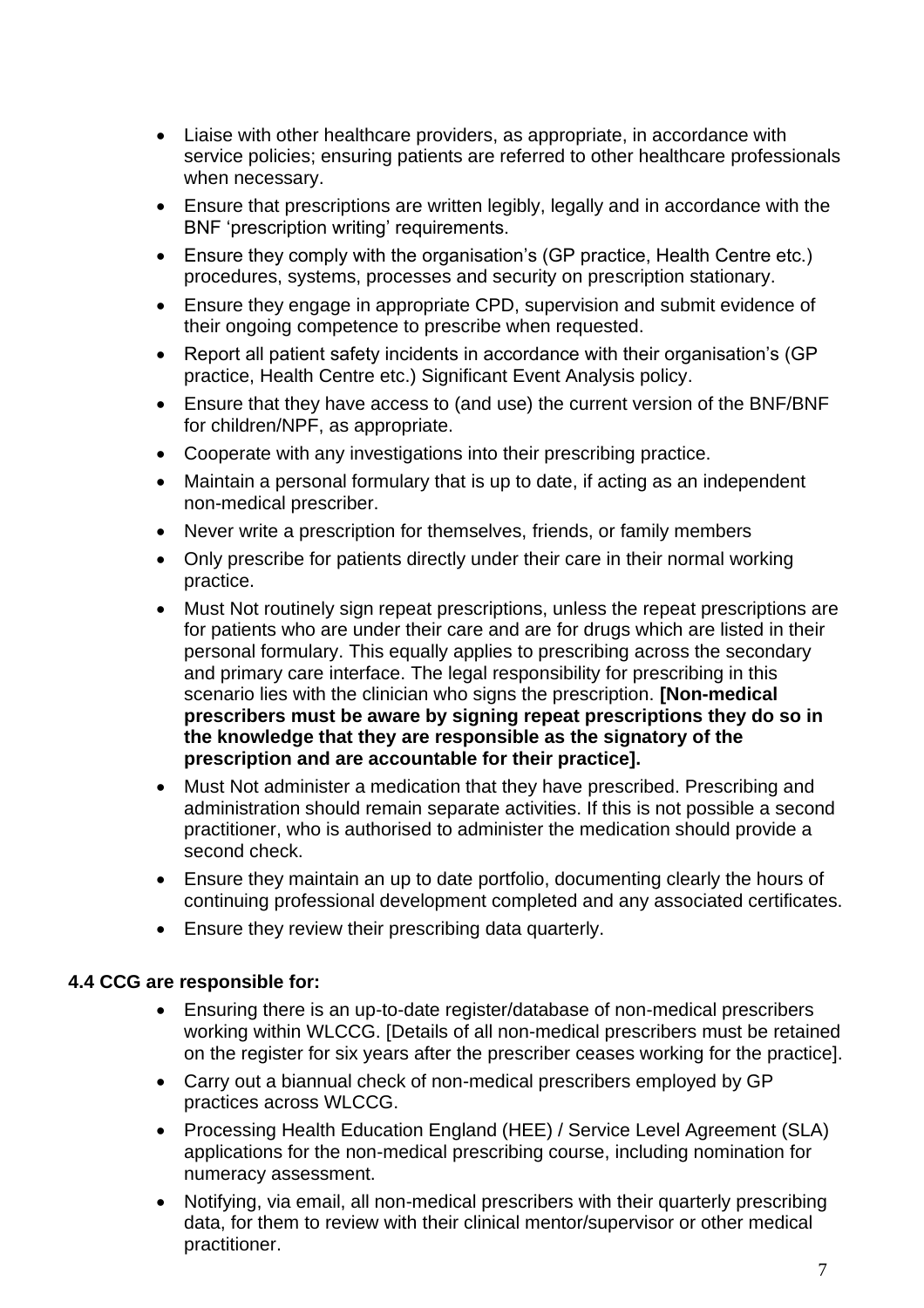• Highlighting any prescribing issues and escalating any non-medical prescribing issues that haven't been dealt with at practice level to the appropriate personnel/committee.

#### **5. Training to become a Non-medical Prescriber**

#### **5.1 Contact details West Lancashire CCG NMP lead**

Nicola Baxter (NMP lead and Head of Medicines Opimisation) [Nicola.baxter1@nhs.net](mailto:Nicola.baxter1@nhs.net)

Barry Lloyd (Deputy Head of Medicines Optimisation) [barry.lloyd1@nhs.net](mailto:barry.lloyd1@nhs.net)

Potential applicants should refer to the following webpage: **Course Requirements, Application Forms and How to Apply**

> **[@Non-Medical Prescribing Courses -](https://www.hecooperative.co.uk/nmp-area/nmp-courses-uk/) Health & Education Cooperative [\(hecoperative.co.uk\)](https://www.hecooperative.co.uk/nmp-area/nmp-courses-uk/)**

#### **5.2 Online Numeracy Assessment**

Successful completion of online numeracy assessment is required before applications for NMP study may be considered. Applicants should contact NMP lead for nomination for online numeracy assessment.

# **5.3 Funding**

HEE(NW) Workforce Transformation provides funding for non-medical prescribing courses for applicants working in priority areas. Applicants should contact NMP lead for information on how to access funding.

# **6 Business Service Authority Registration Process**

#### **6.1Newly Qualified NMP**

Following successful completion of a NMP course, receipt of notification from the relevant regulatory body and once the information has been updated on the professional register, the following must occur before the individual undertakes prescribing.

Practice manager must inform the CCG Head or Deputy Head of Medicines Optimisation that the individual has successfully completed the course.

In order to become registered with the Business Service Authority and have prescribing data assigned to a particular practice / cost centre, the following process must occur:

a. The practice manager must complete and send a Midlands and Lancashire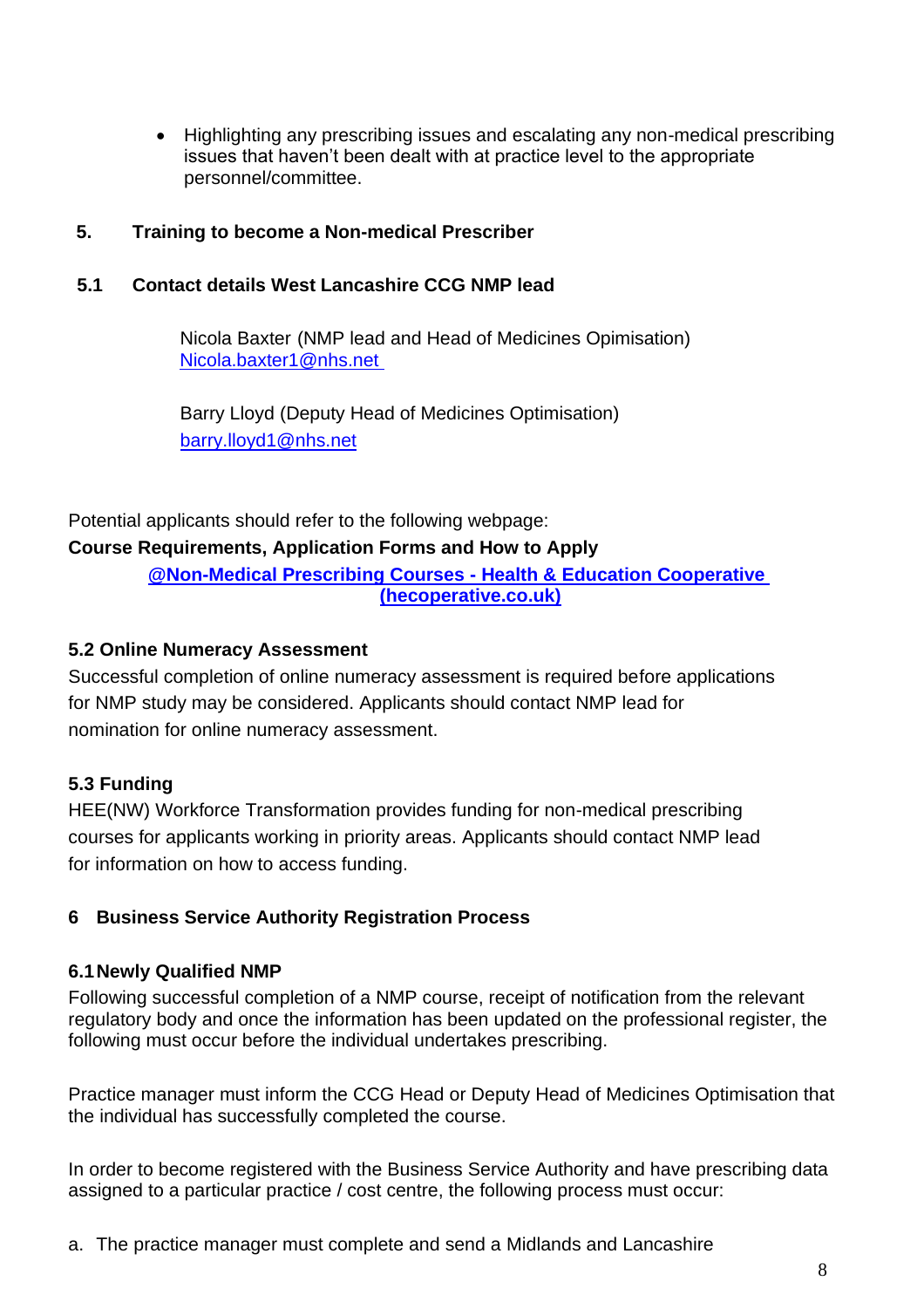Commissioning Support Unit (MLCSU) Approval to Practice form/Annual Declaration (Appendix 1) to [MLCSU.nmpregister@nhs.net](mailto:nmp.register@lancashirecsu.nhs.uk)

- b. The MLCSU will forward a completed Non-Medical Prescriber Joining a GP Practice or Cost Centre form to NHS BSA. The BSA takes 3 to 4 working days to process requests.
- c. MLCSU will inform the practice manager via email that the NHS BSA form has been submitted.

#### **6.2 Qualified NMP Newly Employed by a General Practice, GP Federation or community service**

The following process is required to ensure that newly appointed NMPs are registered with the NHS Business Service Authority (NHS BSA) and have prescribing data assigned to a particular practice / cost centre.

- a. The practice manager must complete and send a Midlands and Lancashire Commissioning Support Unit (MLCSU) Approval to Practice form/Annual Declaration (Appendix 1) to [MLCSU.nmpregister@nhs.net](mailto:nmp.register@lancashirecsu.nhs.uk)
- b. The MLCSU will forward a completed Non-Medical Prescriber Joining a GP Practice or Cost Centre form to NHS BSA. The BSA takes 3 to 4 working days to process requests.
- c. MLCSU will inform the practice manager via email that the NHS BSA form has been submitted.

#### **6.3 NMP Leaving Employment with a General Practice, GP federation or community service**

The following process is required to ensure that the NHS Business Service Authority is notified when a NMP leaves employment with a General Practice.

- a. The practice manager must complete and send a Midlands and Lancashire Commissioning Support Unit (MLCSU) Approval to Practice form/Annual Declaration (Appendix 1) to [MLCSU.nmpregister@nhs.net](mailto:nmp.register@lancashirecsu.nhs.uk)
- b. The MLCSU will forward a completed Non-Medical Prescriber Leaving a GP Practice or Cost Centre form to NHS BSA. The BSA takes 3 to 4 working days to process requests.
- c. MLCSU will inform the practice manager via email that the NHS BSA form has been submitted.

#### **6.4Qualified NMP Change of Details**

The following process is required when a NMP employed in General Practice changes their details including:

- NMP Code e.g. NMC PIN / Regulatory Body Code
- Surname
- Title e.g. Mrs / Ms
- Qualification (nurse prescribers only)
- a. The practice manager must complete and send a Midlands and Lancashire Commissioning Support Unit (MLCSU) Approval to Practice form/Annual Declaration (Appendix 1) to [MLCSU.nmpregister@nhs.net](mailto:nmp.register@lancashirecsu.nhs.uk)
- b. The MLCSU will forward a completed Change of Non-Medical Prescriber Details form to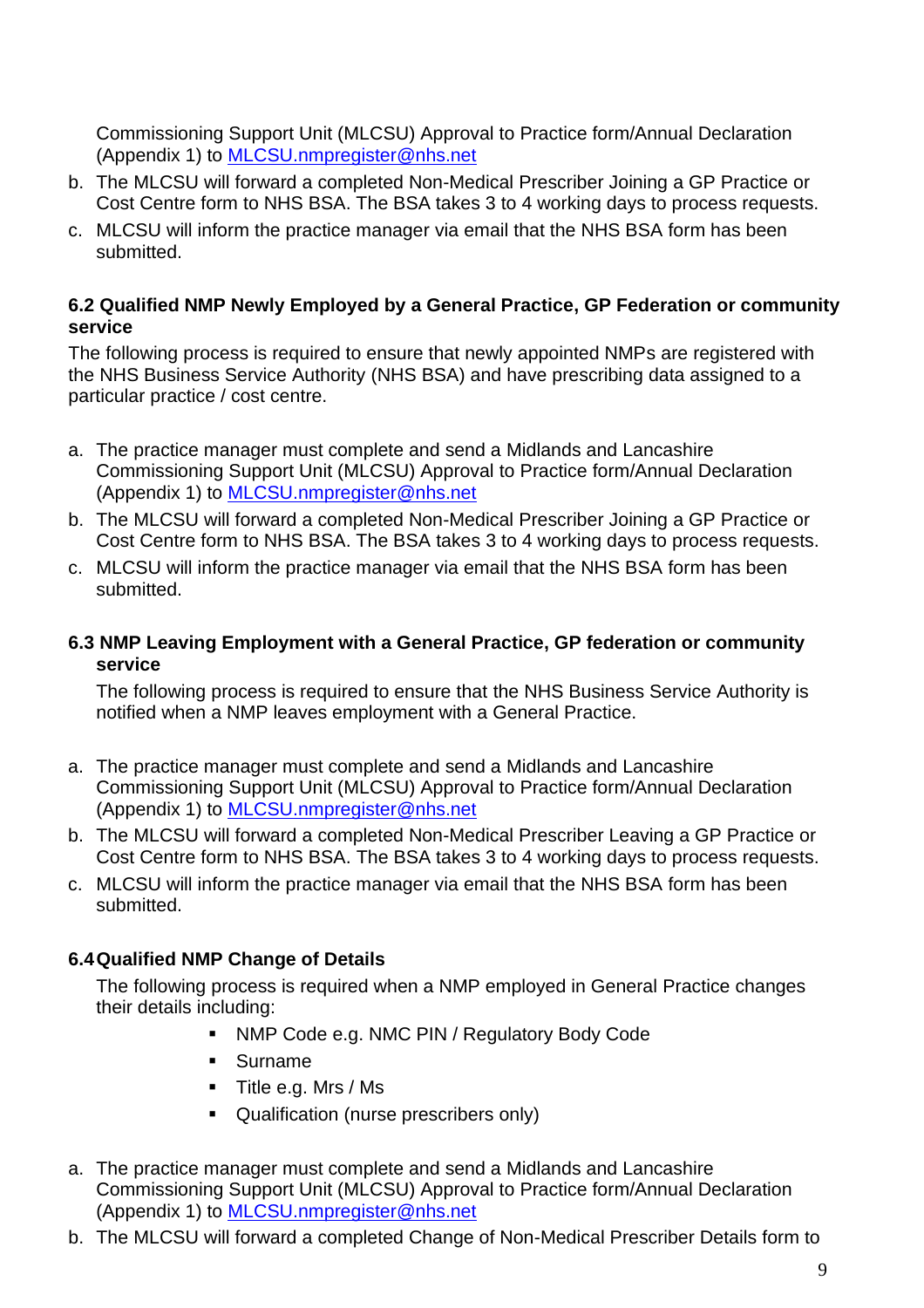NHS BSA. The BSA takes 3 to 4 working days to process requests.

c. MLCSU will inform the practice manager via email that the NHS BSA form has been submitted.

#### **6.5 Annual Declaration**

When requested, the practice manager **must complete and return** an Annual Declaration form for each of the non-medical prescribers employed by the practice. This request will come from MLCSU.

## **6.6 Governance and Prescription Monitoring**

The employer and NMP (via revalidation) are responsible for demonstrating and monitoring prescribing competences. The Medicines Optimisation Team will provide NMPs with Quarterly Prescribing Reports detailing prescribing by therapeutic area and highlighting any prescribing outside their declared areas of competence.

## **7.0 Adverse Drug Reaction Reporting**

- If a patient experiences a severe or unexpected reaction to a prescribed medicine, the non-medical medical prescriber should, if appropriate, use the Adverse Drug Reaction (ADR) Reporting Form or 'Yellow Card' to report this to the Medicines and Healthcare products Regulatory Agency (MHRA).
- Reporting should be carried out for prescribed drugs, medicines obtained by patients over the counter and herbal medicines.
- Electronic reporting is the method of choice and can be accessed from MHRA or in some cases via the GP's clinical system e.g. Emis Paper versions of the Yellow Card are included in the BNF. 7.5
- All adverse reactions and subsequent actions should be documented in the patient's notes.

#### **8.0 Clinical Supervision and Continued Professional Development**

- Clinical supervision and continuing professional development are essential elements of the clinical governance framework for non-medical prescribing.
- The non-medical prescriber is responsible for their own ongoing professional development and is expected to keep up to date with evidence and best practice in the management of the conditions for which they prescribe.
- Failure to do so may lead to fitness to practice concerns, which may be raised with the non-medical prescriber's professional body.
- Continuing professional development requirements should be identified at least annually, during the non-medical prescriber's appraisal process.
- The non-medical prescriber is required to maintain a continuing professional development portfolio, including a review of prescribing related critical incidents and learning from them.
- The clinical supervisor and the employer should ensure that the prescriber has access to relevant education, training and development opportunities.
- Continuing professional development may also be met by reading, clinical supervision, shadowing and clinical / peer review.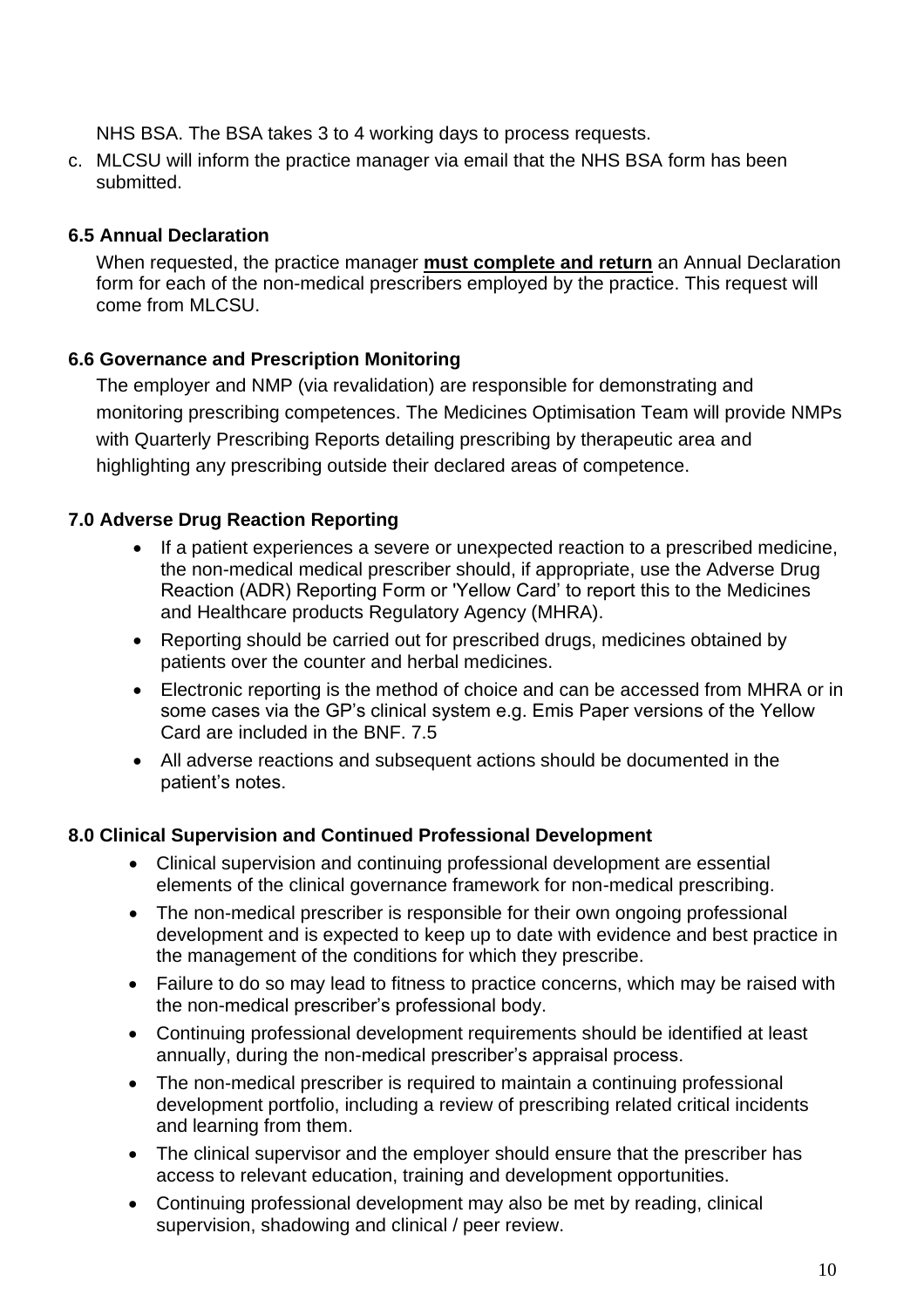- Every non-medical prescriber should have access to clinical supervision in support of their practice, enabling practitioners to maintain and improve standards of care and develop their prescribing skills.
- The clinical supervisor is responsible for reviewing the non-medical prescriber's continuing professional development portfolio at agreed intervals, at least annually, for assurance purposes.
- The clinical supervisor and non-medical prescriber should agree how often they should meet to discuss competencies, prescribing and continuing professional development. The decision should take into account the experience of the nonmedical prescriber and should be more frequent to support newly qualified nonmedical prescribers or where there has been a change in role.
- All non-medical prescribers should conduct an appraisal of their own practice against the "A Competency Framework for all Prescribers" published by the Royal Pharmaceutical Society Framework <https://www.rpharms.com/resources/frameworks/prescribers-competency>
- It is the responsibility of the non-medical prescriber to ensure that their clinical supervisor and employer/line manger are informed if they feel that their competence or confidence in their prescribing abilities is no longer at an acceptable or safe level. The non-medical prescriber should not continue with prescribing activities in this case until his/her needs have been addressed and their competence or confidence is restored.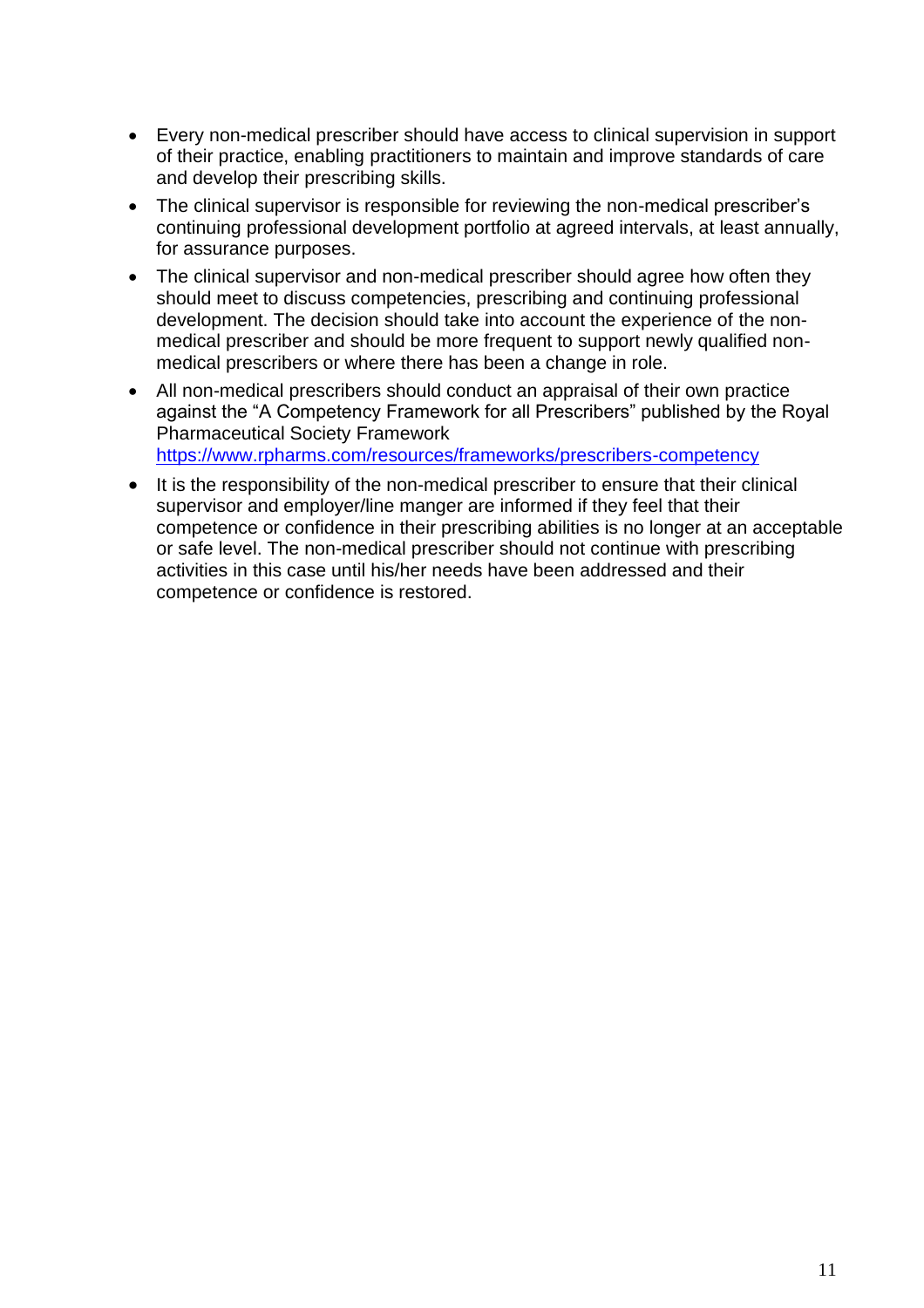Appendix 1





**Midlands and Lancashire Commissioning Support Unit** 

#### **Non-Medical Prescribers - Approval to Practice form/Annual Declaration**

This form must be returned before the non-medical prescriber can be registered with the NHSBSA and prescribe in the practice. It must be updated annually and before any changes are made to prescribing practice.

| <b>DECLARATION:</b><br><b>NEW APPLICATION</b>                                    | <b>UPDATED</b>                                                  | <b>ANNUAL DECLARATION</b>                                                    | (please cross box as appropriate)                        |  |  |
|----------------------------------------------------------------------------------|-----------------------------------------------------------------|------------------------------------------------------------------------------|----------------------------------------------------------|--|--|
| <b>Prescriber's name:</b>                                                        |                                                                 | Title:                                                                       | Mr / Mrs / Miss / Ms                                     |  |  |
| Professional registration no.:<br>(NMC/GPhC/HCPC no. or equivalent)              |                                                                 |                                                                              | <b>Community Practitioner Nurse Prescriber Formulary</b> |  |  |
|                                                                                  |                                                                 |                                                                              | <b>Nurse Independent Prescriber</b><br>$\mathbf{1}$      |  |  |
|                                                                                  |                                                                 | Pharmacist Independent Prescriber                                            |                                                          |  |  |
|                                                                                  |                                                                 | Physiotherapists Independent prescriber                                      |                                                          |  |  |
|                                                                                  |                                                                 | Optometrist Independent prescriber                                           |                                                          |  |  |
|                                                                                  |                                                                 | Dietician Independent prescribers <b>Diamond</b>                             |                                                          |  |  |
|                                                                                  |                                                                 | Paramedic independent prescribers  <br>(please cross the box as appropriate) |                                                          |  |  |
| Profession: eq<br>Nurse/Pharmacist/Physiotherapists/Podiatrist/Paramedics/       |                                                                 | Date of qualification as a prescriber:                                       |                                                          |  |  |
| Optometrists/Therapeutic Radiographers                                           |                                                                 |                                                                              |                                                          |  |  |
| <b>Base Practice:</b>                                                            |                                                                 | <b>Practice code:</b>                                                        |                                                          |  |  |
| Date that the prescriber commenced/will<br>commence prescribing at the practice: |                                                                 | Tel. No:                                                                     |                                                          |  |  |
| <b>Job Title:</b>                                                                |                                                                 | <b>Clinical Speciality:</b>                                                  |                                                          |  |  |
| <b>Contact email address:</b>                                                    |                                                                 | <b>Mentor/Lead Clinician</b><br>(medical practitioner)                       |                                                          |  |  |
| Are you prescribing - Manually $\Box$                                            | Electronically $\Box$ (Please cross $\boxtimes$ relevant boxes) |                                                                              |                                                          |  |  |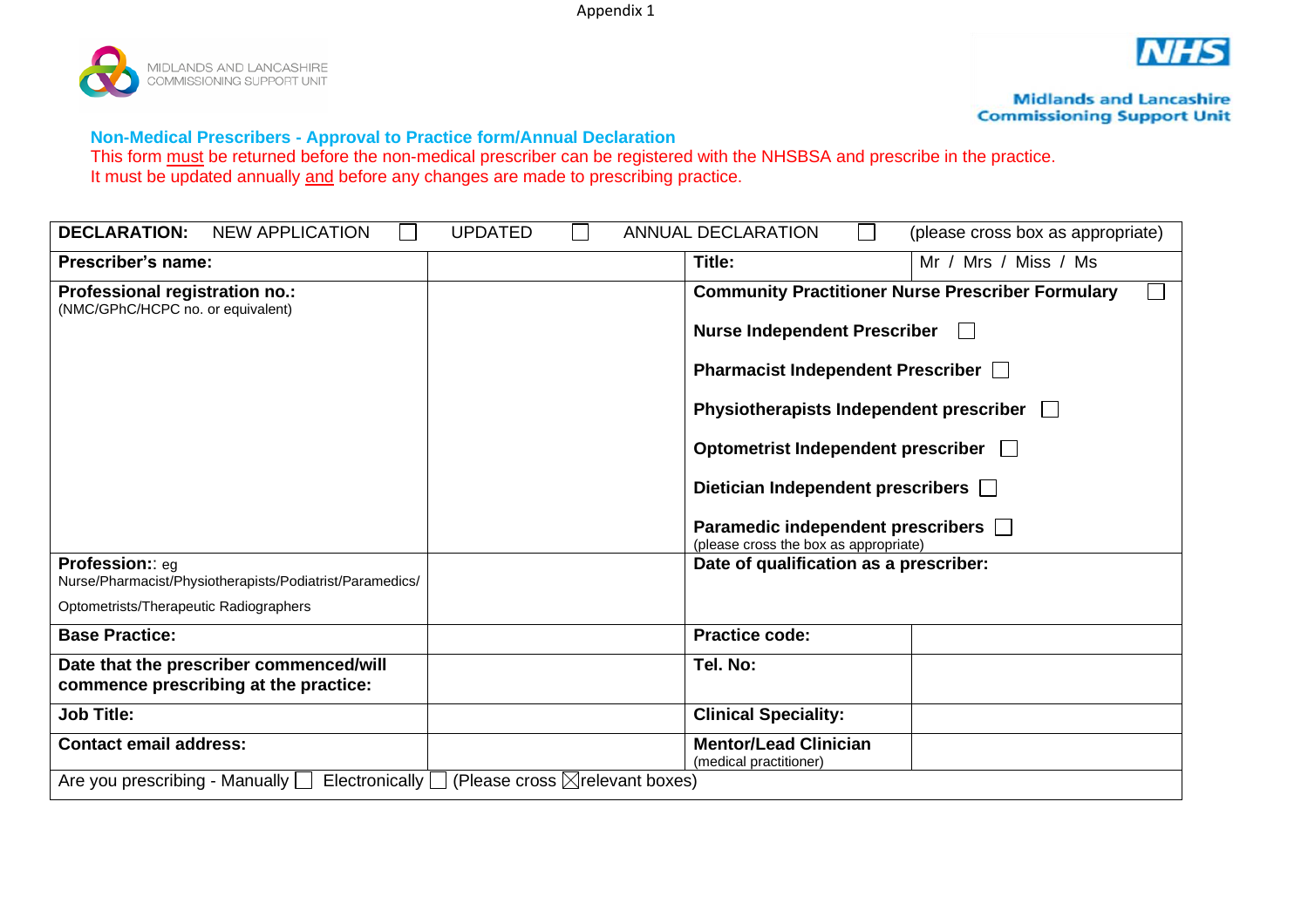| Do you work as a prescriber in another<br><b>Provider / Practice?</b> | YES / NO                                                                                     | Name of<br><b>Provider/CCG/Practice:</b> |  |  |  |
|-----------------------------------------------------------------------|----------------------------------------------------------------------------------------------|------------------------------------------|--|--|--|
| Will you prescribe Schedule 2-5 Controlled<br>Drugs?<br>YES / NO      | (Please cross $\boxtimes$ relevant boxes)<br>Schedule $2 \square$ e.g. diamorphine, Fentanyl |                                          |  |  |  |
|                                                                       | Schedule $3 \square$ e.g. temazepam                                                          |                                          |  |  |  |
|                                                                       | Schedule $4 \Box$ e.g. zopiclone, diazepam, testosterone                                     |                                          |  |  |  |
|                                                                       | Schedule 5 $\Box$ e.g. Codeine based preparations, pholcodine                                |                                          |  |  |  |
| Will you prescribe for children under 12 years old?<br>YES / NO       |                                                                                              |                                          |  |  |  |

# **Table 1: Scope of Prescribing Practice**

| cross each box ( $\boxtimes$ ) as appropriate. |                             | The following areas of practice have been identified as appropriate for nurse prescribing, in line with the British National Formulary categories. Please |  |
|------------------------------------------------|-----------------------------|-----------------------------------------------------------------------------------------------------------------------------------------------------------|--|
| Chapter 1: Gastro - intestinal system          |                             | <b>Chapter 2: Cardiovascular system</b>                                                                                                                   |  |
| <b>Chapter 3: Respiratory system</b>           | $\mathcal{L}_{\mathcal{A}}$ | <b>Chapter 4: Nervous system</b>                                                                                                                          |  |
| <b>Chapter 5: Infections</b>                   | $\mathcal{L}_{\mathcal{A}}$ | Chapter 6: Endocrine system                                                                                                                               |  |
| <b>Chapter 7: Genito-urinary system</b>        | $\mathcal{L}_{\mathcal{A}}$ | <b>Chapter 8: Malignant disease</b>                                                                                                                       |  |
| <b>Chapter 9: Blood and Nutrition</b>          | $\mathcal{L}_{\mathcal{A}}$ | Chapter 10: Musculoskeletal system                                                                                                                        |  |
| Chapter 11: Eye                                | $\mathcal{L}_{\mathcal{A}}$ | Chapter 12: Ear, Nose & Oropharynx                                                                                                                        |  |
| Chapter 13: Skin                               | $\mathcal{L}_{\mathcal{A}}$ | <b>Chapter 14: Vaccines</b>                                                                                                                               |  |
| Chapter 15: Anaesthesia                        | $\mathcal{L}_{\mathcal{A}}$ | Other:<br><b>Appliances</b><br>Wound management products<br><b>Elasticated garments</b>                                                                   |  |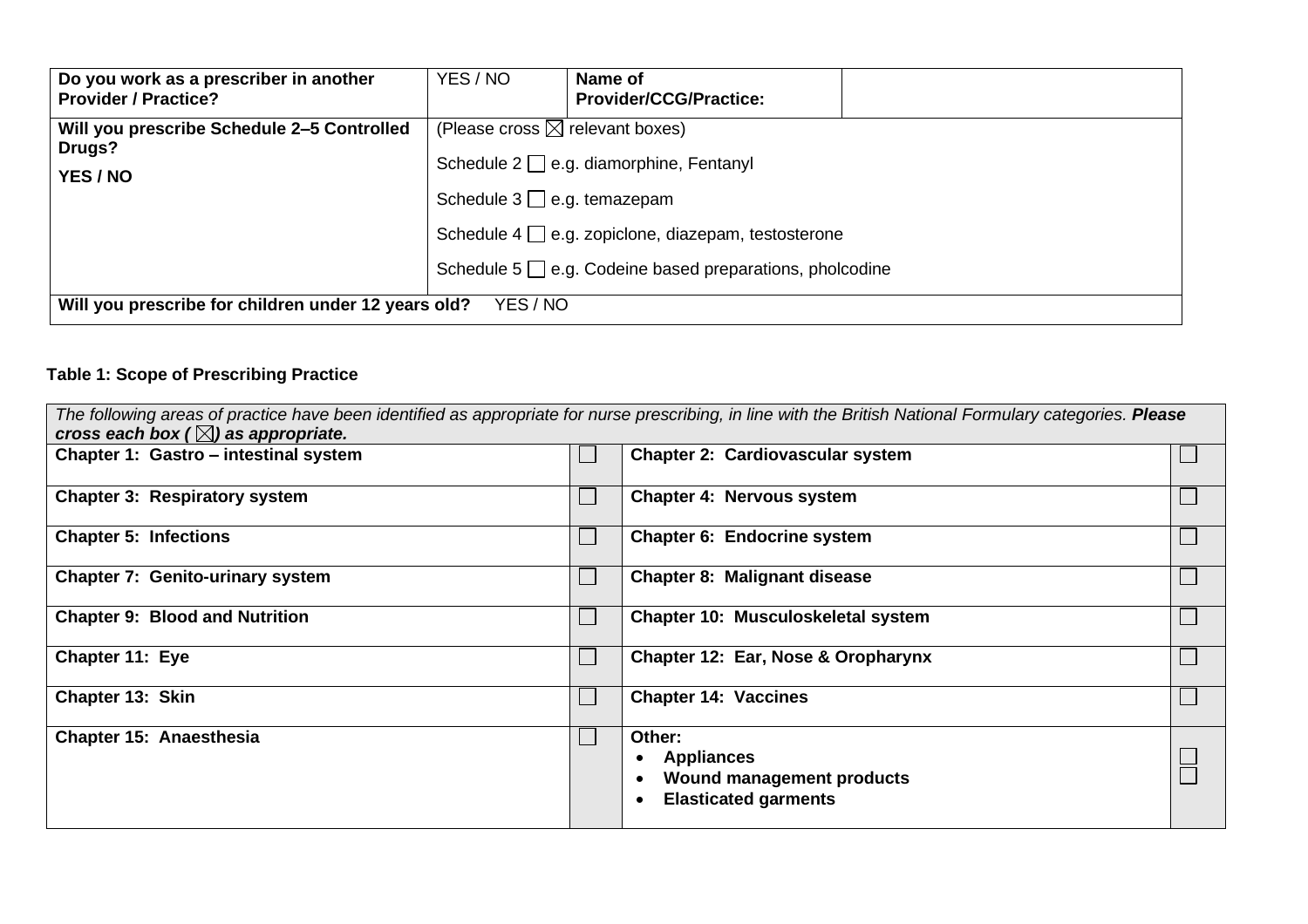In line with the Policy for Non-Medical Prescribing, Administration and Practice, I have discussed and agreed my areas of practice and competence with my GP mentor and they confirm that I am competent to take a patient history, undertake a clinical assessment and diagnose within the area and field of practice identified.

The GP mentor is responsible for providing support and mentorship and for monitoring competencies, prescribing and the prescriber's CPD portfolio at agreed intervals (minimum once per year)

| Signing this form provides an assurance regarding its review                                                                                                                                                          |                                       |                                                                                                     |             |  |  |  |
|-----------------------------------------------------------------------------------------------------------------------------------------------------------------------------------------------------------------------|---------------------------------------|-----------------------------------------------------------------------------------------------------|-------------|--|--|--|
|                                                                                                                                                                                                                       | <b>NAME</b>                           | <b>SIGNATURE</b>                                                                                    | <b>DATE</b> |  |  |  |
| <b>Prescriber</b>                                                                                                                                                                                                     |                                       |                                                                                                     |             |  |  |  |
| <b>Lead Clinician</b>                                                                                                                                                                                                 |                                       |                                                                                                     |             |  |  |  |
|                                                                                                                                                                                                                       |                                       |                                                                                                     |             |  |  |  |
| The prescriber's scope of practice must be reviewed and this form amended and approved before any additions in prescribing practice. This<br>form will need to be submitted annually.                                 |                                       |                                                                                                     |             |  |  |  |
| Please email completed forms to: mlcsu.nmpregister@nhs.net                                                                                                                                                            |                                       |                                                                                                     |             |  |  |  |
| Alternatively please post completed and signed forms to: Medicines Management team, Midlands and Lancashire Commissioning Support Unit,<br>Jubilee House, Lancashire Business Park, Centurion Way, Leyland, PR26 6TR. |                                       |                                                                                                     |             |  |  |  |
|                                                                                                                                                                                                                       | THEY CAN BE DE-REGISTERED WITH NHSBSA | PLEASE ENSURE THAT YOU INFORM US PROMPTLY IF THE NMP LEAVES THE EMPLOYMENT OF THIS PRACTICE SO THAT |             |  |  |  |